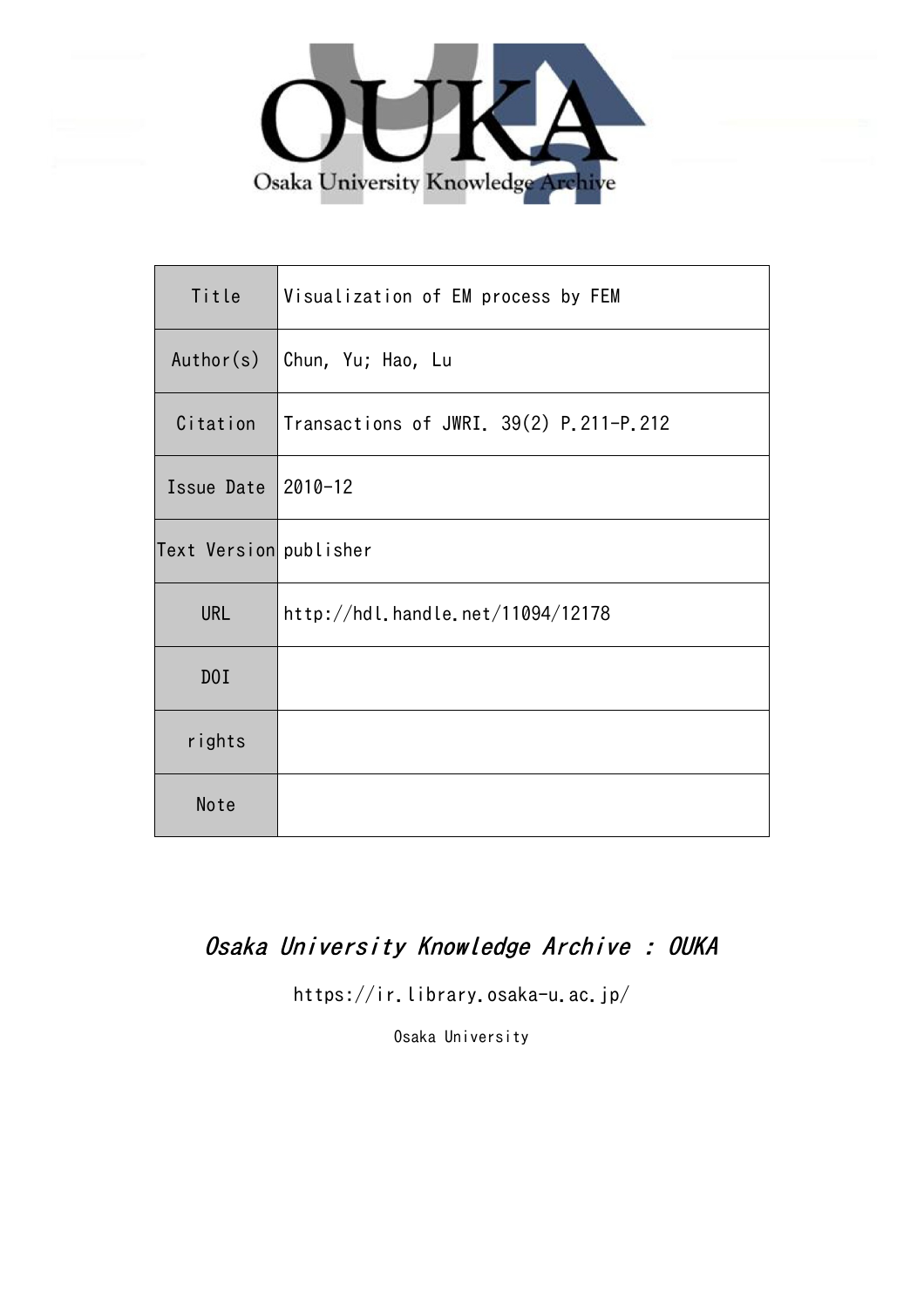## **Visualization of EM process by FEM**†

**YU Chun \*, LU Hao \***

**KEY WORDS**: (Electromigration) (Concentration) (Finite element method) (lead-free solder)

#### **1. Introduction**

Electromigration (EM) is a directional mass transporting phenomenon, which is induced by a high current density. It is a critical reliability issue in electronic packaging, since the dimension of the interconnects and solder bumps continuously decrease, and meantime, the current stressing increases. Up to date, there are a lot of reports on the investigation of EM mechanism in the flip chip solder joints from an experimental view [1,2]. A few works have also been performed to study the current density distribution in the solder bump by employing finite element modeling (FEM). However, the concentration distribution of the elements in the solder bump in the EM process is unclear.

This paper aims at investigating the concentration field in the solder joints under current stressing. And the model can be used to predict the EM lifetime of the solder joints.

#### **2. Model**

There is a well established function, which describes the relationship among the atomic flux and different physical field, it is,

$$
\vec{J} = \vec{J}_{CH} + \vec{J}_{EM} + \vec{J}_{TH} + \vec{J}_{ST}
$$

$$
= -\nabla (DC) + \frac{CD}{kT} eZ^{\dagger} \vec{j}
$$
(1)
$$
- \frac{CQ^{\dagger}D}{kT^2} \nabla T + \frac{C\Omega Q}{kT} \nabla \sigma_H
$$

According to the second Fick's law, the concentration equation for a multi-field EM process is established,

$$
\frac{\partial C}{\partial t} = \nabla \cdot \left[ -\nabla (DC) + \frac{CD}{kT} eZ^* \right]
$$

$$
- \frac{CQ^* D}{kT^2} \nabla T + \frac{C\Omega Q}{kT} \nabla \sigma_H
$$

$$
(2)
$$

For simplification,  $\bar{J}_{TH}$ , and  $\bar{J}_{ST}$  are neglected in this work. **Figure 1** shows the geometry model and mesh for a Cu/Sn-0.7Cu/Cu joint. 2.85A current was applied.

- † Received on 30 September 2010
- Materials Science and Engineering School, Shanghai Jiao Tong University, Shanghai, China



#### **3. Results and Discussions**

**Figure 2** shows the concentration fields of the Cu and Sn elements, just under the driving force from chemical potential. It is seen that the diffusion is uniform.



**Fig. 2** Diffusion under chemical potential. (a) Cu; (b)Sn

**Figure 3** reflects the cross-sectional views of the current density distribution in the solder joints The current density distribution is non-uniform in the *XY* plane; most current concentrates on the entry and exit points inside the bump. The current crowding at the cathode side induces a maximum current density, which occurs at the entry point near the top Cu line.



Transactions of JWRI is published by Joining and Welding Research Institute, Osaka University, Ibaraki, Osaka 567-0047, Japan